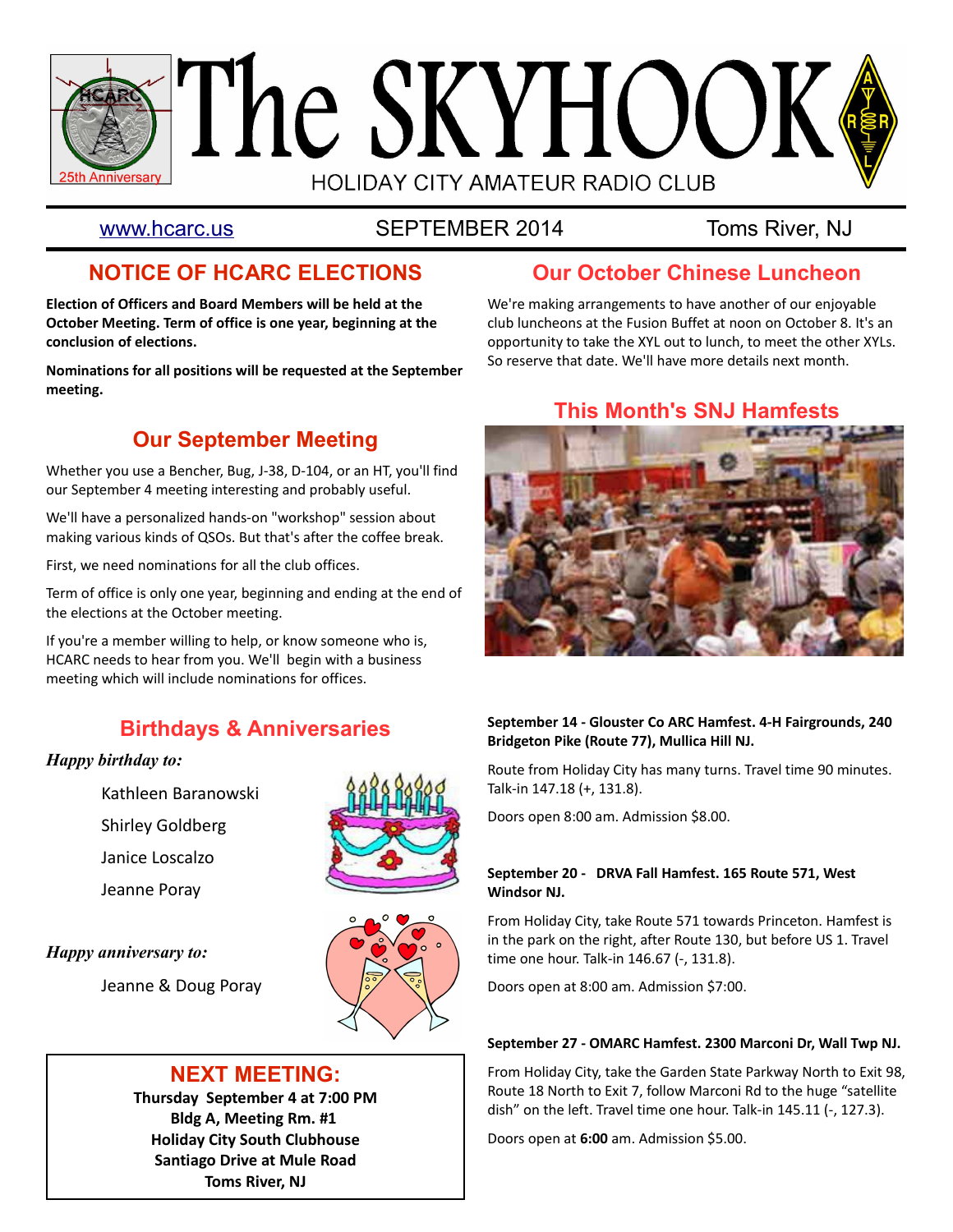# **September**

| <b>Sunday</b>  | <b>Monday</b>                      | <b>Tuesday</b>   | Wednesday                           | <b>Thursday</b>                       | <b>Friday</b>     | <b>Saturday</b> |  |
|----------------|------------------------------------|------------------|-------------------------------------|---------------------------------------|-------------------|-----------------|--|
|                | Lunch at HC<br>Diner; Labor<br>Day | $\boldsymbol{2}$ | $\overline{\mathbf{3}}$             | 4<br><b>HCARC</b><br><b>Meets 7pm</b> | 5                 | 6               |  |
| $\overline{7}$ | 8                                  | 9                | 10<br><b>License</b><br>Exams 7pm   | 11<br>9-1-1 Day                       | 12                | 13              |  |
| 14             | 15<br>Lunch at HC<br><b>Diner</b>  | 16               | 17                                  | 18                                    | 19                | 20              |  |
| 21             | 22                                 | 23               | 24<br><b>Board meets</b><br>at 10am | 25<br>Rosh<br>Hashannah               | 26                | 27              |  |
| 28             | 29<br>Lunch at HC<br><b>Diner</b>  | 30               |                                     |                                       | <b>Updated on</b> | 8/28/2014       |  |

# **Ocean County ARES® News**

September, 2014

A meeting of Ocean County ARES was held on Wednesday, August 20<sup>th</sup> at the Ocean County EOC. A presentation was given by WX2NJ demonstrating the Yaesu FTM-400DR and FT1DR Fusion radios. Attendees also got to walk-down the components of the pending D-Star 70 cm repeater system, which will be installed at Harvey Cedars.

The day after the meeting, I was made aware of some of the details for a section wide Simulated Emergency Test (SET) via an email from the SNJ SEC. The details are in pdf format and are titled "Simulated Emergency Test 2014 Player Handbook." It is available for download on the Ocean County ARES Yahoo Group under "Files." If the handbook had been sent to me a day sooner, it could have been discussed at the August 20th meeting.

The 2014 SET will include operators from the following counties: Atlantic, Burlington, Camden, Cape May, Cumberland, Gloucester, Mercer, Ocean and Salem. It is scheduled to start on Friday, October 3 at 1200 EST and run until Sunday, October 5 at 1200 EST as determined by the Exercise Director. It is intended to test our ability to provide communications for our served agencies that include the South Region Medical Coordination Center and area hospitals, the American Red Cross, National Weather Service Weather Forecast Office and local municipalities (EOC's, shelters).

The National Traffic System is to be utilized to the maximum during this exercise. All voice exchanges should begin and end with the phrase "This is a Drill." Written messages should contain the word "Test" as part of the precedence (Test Priority) in the message preamble. Written messages should also include the phrase "This is a Drill" as the first words in the text or body of the message.

More information about the SET will be distributed as it becomes available.

73 de WX2NJ

Bob Murdock

# **Nine Great DXpeditions This Month**



I count nine of the 100 **Most Wanted DX** stations scheduled for activation this month.

Namely: **3D2AG Rotuma**, RH87; **9N**7CJ l**Nepal**, NL27; **C2**1GC **Nauru**, RI39; **CY0**C **Sable Island**, GN03; **VK9AN Christmas Island**, OH29; **VK9N**T **Norfolk Island**, RG30; **XX9**TYT **Macao**, OL62; **ZD9**ZS **Tristan da Cunha**, IF32; and **ZL7**X **Chatham Islands**, AE16.

With my puny equipment, I'll be happy if I hear any of them.

[-John Roberts, KQ4WR](mailto:KQ4WR@arrl.net)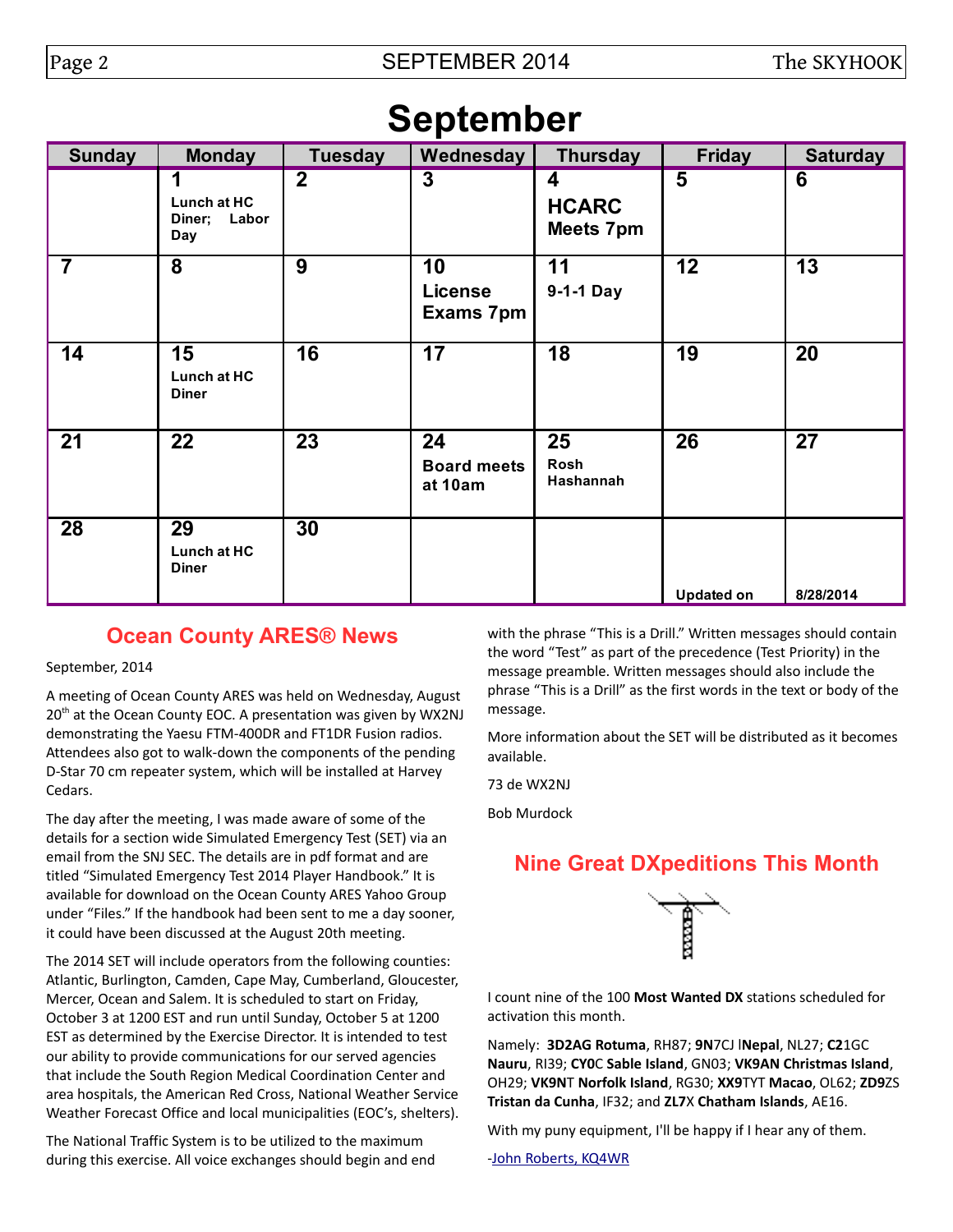## The SKYHOOK SEPTEMBER 2014

# **Minutes of Our August Meeting**

Holiday City Amateur Radio Club Club Meeting Minutes of 8-7-14

Meeting was opened at 7:00 pm by vice president John Roberts KQ4WR.

The group Pledged Allegiance to our Country.

There was an introduction of attendees. There were thirteen in attendance.

The secretary's report was read by acting secretar John Hann K2JWH. It was approved as read.

The treasurer's report was read by Murray Goldberg, acting treasurer. It reports that we have 29 paid members. [*Informal* f*inancial report*]

In old business, a question was asked about the date of the Chinese annual dinner. The date was not available, but will be included in the next news letter. [*See page one*]

John Roberts prepared a program "Uses Of The Radio License" The center of interest being what [*do*] you want from it[*?*] The group responded with various topics such as building, testing, operating, social, contacting, etc.

We broke for coffee and [*...*] at 8:07.

After coffee there was further discussion on what one expected as a licensed operator. The meeting was closed at 8:50.

Submitted by: John Hann K2JWH, acting secretary

# **We Always Appreciate Original Articles**

The SKYHOOK doesn't write itself. That's why I like to get articles and data that I can publish, like Bob's ARES Newsletter, Russ Young's DX reports, our VE Session Reports, and "Dear Elmer" material.

I don't reprint articles from the Internet unless I can get permission from the copyright owner, which is usually difficult.

I like to get photos of our members, interviews and their experiences.

"Hints and Kinks" are welcome, too. (I finally found an easy way to sew on buttons perfectly, but that's a bit too far off subject.)

And last, but certainly not least, the club always appreciates anyone volunteering to do a "Show and Tell" at one of our meetings. It's really a lot easier than you'd expect.

[John Roberts, KQ4WR,](mailto:KQ4WR@arrl.net) Editor

## **Internet and e-Mail Address Links**

Internet addresses and most call signs in The SKYHOOK are now hyperlinks to web sites or email addresses. If clicking on the link does not bring up what you want, copy the address and paste it into your search box.

## *[Our VE Crew](mailto:lpuccio1@comcast.net?subject=VE)*

Murray [KD2IN,](mailto:MurrayKD2IN@comcast.net) John [K2JWH,](mailto:johnhinbarnegat@gmail.com) Ed [W1EAP,](mailto:epicciuti@hotmail.com) Larry [K2QDY,](mailto:lpuccio1@comcast.net) John [KQ4WR,](mailto:kq4wr@arrl.net) Stan [KB2PD,](mailto:kb2pd@arrl.net) Steve [N2WLH,](mailto:n2wlh@arrl.net) Kevin [W2FA](mailto:w2fa.kgw@gmail.com) Walter [KC2LFD,](mailto:wkorch@yahoo.com) Paul [N2QXB,](mailto:N2QXB@hotmail.com) Larry [WA2VLR.](mailto:lloscalz@optonline.net) *License exams are given at 7pm on the second Wednesday of each month at Holiday City South Clubhouse, Bldg A, which is at the corner of Mule Rd. and Santiago Dr. Call Larry Puccio, K2QDY, at 732-349-2950 for information. Directions: From either Route 37 W or Davenport Road, take Mule Road to Santiago Drive. Turn into the parking lot from* 

*Santiago Drive, and park near the pool. Enter the building nearest the intersection.*

## **CLUB COMMITTEES**

*Refreshments:* Ed Baranowski *Webmaster:* Steve [N2WLH,](mailto:n2wlh@arrl.net) Carl [W2PTZ](mailto:w2ptz@arrl.net) *Publicity:* Ed [W1EAP](mailto:epicciuti@hotmail.com) *Programs:* Lawrence [WA2VLR](mailto:lloscalz@optimum.net) *Sunshine:* Dave [WA2DJN](mailto:wa2djn3@verizon.net) *Field Day:* Larry [K2QDY](mailto:lpuccio1@comcast.net) *VE Sessions:* Larry [K2QDY](mailto:lpuccio1@comcast.net) 732-349-2950 & the crew *Skyhook:* John Roberts [KQ4WR](mailto:kq4wr@arrl.net) 732-350-1162 *Fund Raising:* vacant *Membership:* Doug Poray [KC2TZC](mailto:dporay@optonline.net)

## **HOLIDAY CITY AMATEUR RADIO CLUB Toms River, New Jersey**

Web Site [www.hcarc.us](http://www.hcarc.us/) President Carl Lee [W2PTZ](mailto:w2ptz@arrl.net) 732 237-2421 Vice President John Roberts [KQ4WR](mailto:kq4wr@arrl.net) 732-350-1162 Secretary Ed Picciuti [W1EAP](mailto:epicciuti@hotmail.com) 732 736-0955 Treasurer Larry Puccio [K2QDY](mailto:lpuccio1@comcast.net) 732 349-2950 Executive Board Larry Loscalso [WA2VLR](mailto:lloscalz@optonline.net) 732 431-9082 Executive Board Tom Chicino <br>W2HC Trustee Kevin Wagner W2FA 732 279-0532 Kevin Wagner [W2FA](mailto:w2fa.kgw@gmail.com) 732 279-0532

Membership is open to all interested persons. Ham license is not required. Dues are \$20.00 per year, payable Jan  $1<sup>st</sup>$ . Members joining during the year will have the dues prorated. Family membership \$30.00 per family. ----------------------------------------------------------

Meetings are held on the first Thursday of every month, at 7:00 pm. Location: Meeting Room #1 in the Holiday City South Clubhouse. Directions: From either Route 37 W or Davenport Road, take Mule Road to Santiago Drive. Turn into the parking lot from Santiago Drive and park near the pool. Enter the building nearest the intersection. ---------------------------------------------------------

The SKYHOOK is published monthly. Editor and Publisher: John Roberts [KQ4WR](mailto:kq4wr@arrl.net) phone: 732 350-1162 E-mail [KQ4WR@arrl.net](mailto:KQ4WR@arrl.net) Send all newsletter items to: John Roberts 7 Lincoln Ct. Whiting, NJ 08759-1505, or e-mail [KQ4WR@arrl.net](mailto:KQ4WR@arrl.net)